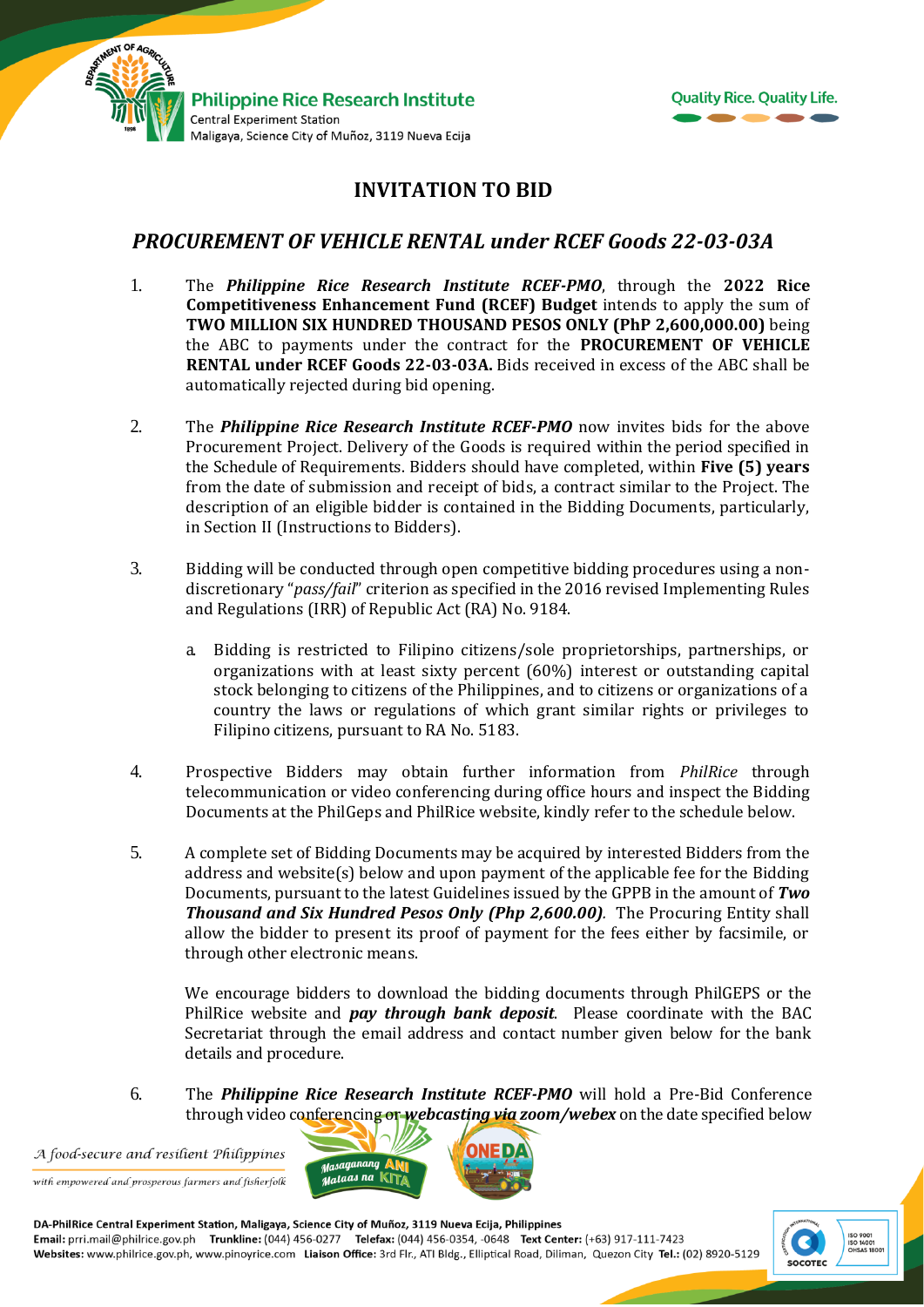

**Philippine Rice Research Institute** Central Experiment Station



Maligaya, Science City of Muñoz, 3119 Nueva Ecija which shall be open to all prospective bidders. A Personal Meeting ID will be sent through SMS or email for each participant at least one day before the event. Prospective bidders need to signify their intention to participate by sending an email to the address given below.

- 7. Bids must be duly received by the BAC Secretariat at the address given specified the date of submission day before the opening of bids. (i) manual submission or through courier at the office address indicated below*.* Late bids shall not be accepted.
- 8. All Bids must be accompanied by a bid security in any of the acceptable forms and in the amount stated in **ITB** Clause 14.
- 9. Bid opening shall be on *May 04, 2022, 09:30AM* at the address given below via *Zoom/Webex*.

The *Philippine Rice Research Institute RCEF-PMO* reserves the right to reject any and all bids, declare a failure of bidding, or not award the contract at any time prior to contract award in accordance with Sections 35.6 and 41 of the 2016 revised IRR of RA No. 9184, without thereby incurring any liability to the affected bidder or bidders.

- 10. **DA-PHILRICE DOES NOT CONDONE ANY FORM OF SOLICITATION ON ANY PROSPECTIVE WINNING AND LOSING BIDDERS BY ANY OF OUR STAFF/EMPLOYEES OR ANY OTHER PARTY. ANY SORT OF THIS KIND SHALL BE REPORTED IMMEDIATELY TO THE OFFICE OF THE SECRETARY OF THE NATIONAL BUREAU OF INVESTIGATION (NBI) FOR ENTRAPMENT AND PROPER INVESTIGATION.**
- 11. Please refer to the following schedule of activities:

| <b>Activity</b>    | Date/Time             | <b>Remarks</b>                                  |
|--------------------|-----------------------|-------------------------------------------------|
| of<br>Acceptance   | April 07 - April 26,  | Queries on the bidding documents only.          |
| queries<br>through | 2022<br>(Except       |                                                 |
| telephone or video | Holidays<br>and       |                                                 |
| call with the BAC  | Weekends)             |                                                 |
| Secretariat        |                       |                                                 |
|                    | 8:00AM<br>12:00<br>to | Queries on the technical specifications should  |
|                    | noon                  | be in formal writing sent through email or fax, |
|                    |                       | addressed to the BAC Chairperson through        |
|                    |                       | the BAC Secretariat.                            |
| of<br>Availability | April 07 - May 03,    | Downloadable through PhilGEPS, PhilRice         |
| Bidding documents  | 2022                  | Website and can be requested through email.     |
| and acceptance of  |                       | Please call the BAC Secretariat for the         |
| Payment            |                       | procedures on online payment                    |
| Pre-Bid Conference | April 18, 2022        | Interested bidders shall signify intention      |
|                    |                       | to bid through email. A Personal Meeting        |
|                    | Roll Call: 09:30AM    | ID will be sent through email to                |
|                    |                       | confirmed participants.                         |
|                    | <b>ANER</b>           |                                                 |

A food-secure and resilient Philippines

with empowered and prosperous farmers and fisherfolk

DA-PhilRice Central Experiment Station, Maligaya, Science City of Muñoz, 3119 Nueva Ecija, Philippines Email: prri.mail@philrice.gov.ph Trunkline: (044) 456-0277 Telefax: (044) 456-0354, -0648 Text Center: (+63) 917-111-7423<br>Websites: www.philrice.gov.ph, www.pinoyrice.com Liaison Office: 3rd Flr., ATI Bldg., Elliptical Roa

asaaanang uataas na K